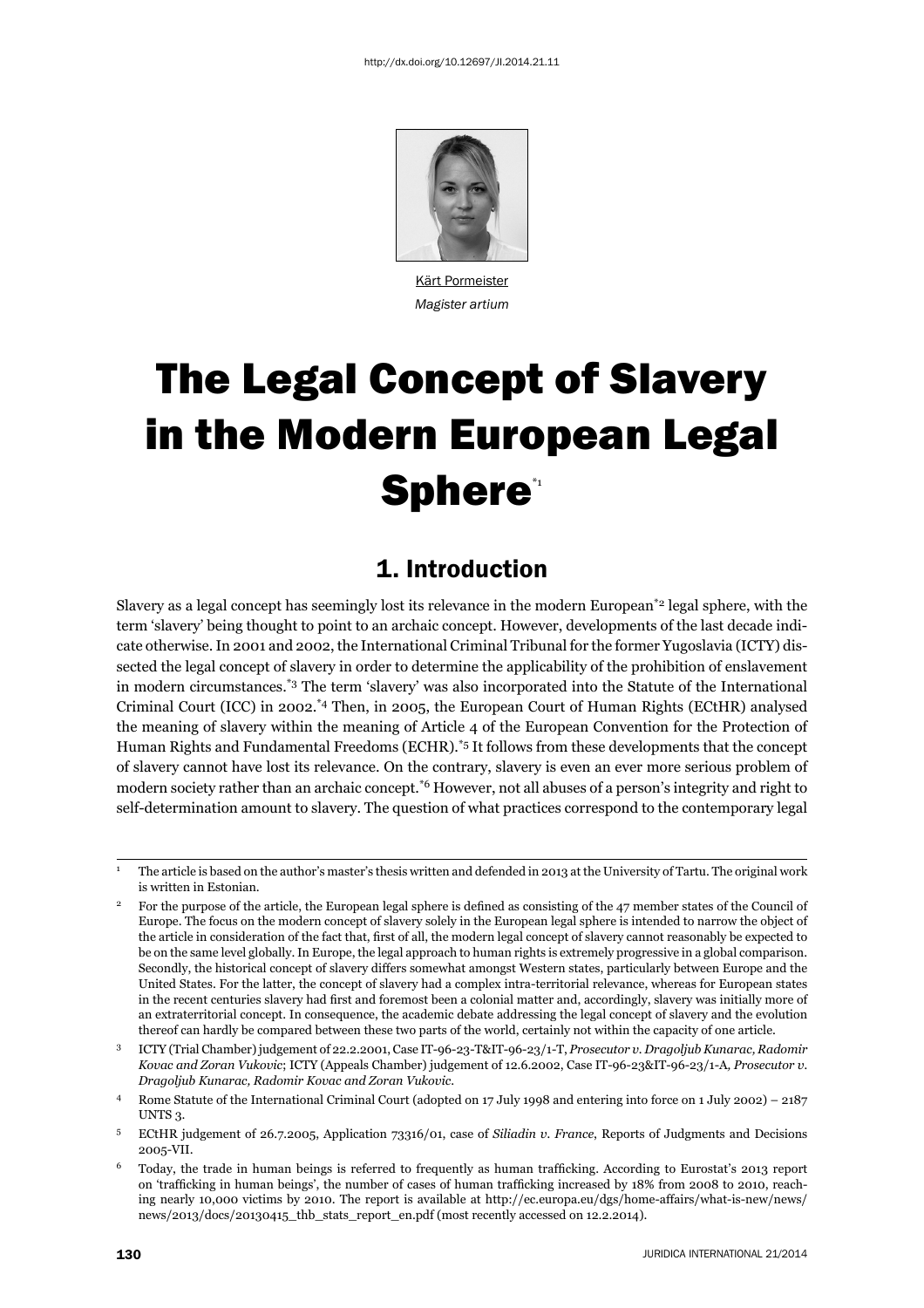concept of slavery in Europe has raised controversy because of conflicting opinions of recognised scholars, tribunals, and courts. The present article is written to shed light on the contemporary approach to the legal concept of slavery in Europe by applying an evolutionary approach.

## 2. The historical legal concept of slavery in Europe

The historical concept of slavery in Europe comprised foremost the exploitation of indigenous peoples in the African colonies of the great powers of Europe.\*7 During the Atlantic slave trade, which began in the mid-15th century and continued until the second half of the 19th century, an estimated 11 million people were transported across the Atlantic Ocean, a practice that continued until the anti-slavery movements gained ground in the 19th century.<sup>\*8</sup> The first anti-slavery movements are considered to have emerged after the Napoleonic wars, fairly early in the 1800s.\*9 The Congress of Vienna (1814–1815), the Berlin Conference (1884–1885), and the Brussels Conference (1889–1890) are regarded as the most noteworthy historical events in the development of the international anti-slavery movement in 19th-century Europe<sup>\*10</sup>—all of which came together to result in the adoption of declaratory acts with certain restrictions pertaining to the slave trade<sup>\*11</sup>. These restrictions, however, were aimed first and foremost at balancing the economic interests of conflicting colonial powers. Actual abolition of the slave trade was first incorporated into a binding international convention in the Treaty of Saint-Germain-en-Laye, in 1919.\*12 On the initiative of the British, the latter led to the adoption of the first international instrument enacted for the abolition of not only practising of the slave trade but slavery itself. The Slavery, Servitude, Forced Labour and Similar Institutions and Practices Convention was adopted by the League of Nations in 1926, also referred to as the Slavery Convention of 1926.\*13

It is in the Slavery Convention of 1926 that the first legal definition of slavery and enslavement can be found. Article 1 of this convention defines slavery as 'the status or condition of a person over whom any or all of the powers attaching to the right of ownership are exercised'. Later, the Slavery Convention of 1926 was supplemented by the UN's 1956 Supplementary Convention on the Abolition of Slavery, the Slave Trade, and Institutions and Practices Similar to Slavery (or 'the 1956 Supplementary Convention').\*14 Article 1 of the 1956 Supplementary Convention listed practices that were to be abolished by the member states, adding that the terms applied 'whether or not [these were] covered by the definition of slavery contained in article 1 of the Slavery Convention signed at Geneva on 25 September 1926'. Article 1 of the 1956 Supplementary Convention listed practices such as debt bondage, serfdom, practices of selling women into marriage or doing the equivalent with family members, and the practice of inheriting widowed women, while also covering practices whereby children are given away for the purpose of exploiting them. The question of whether the Slavery Convention of 1926 covered practices other than chattel slavery (i.e., *de jure* ownership

<sup>7</sup> T. Burnard, G. Heuman (eds). *The Routledge History of Slavery*. Abingdon: Routledge 2011, p. 80.

<sup>8</sup> J.P. Rodriguez (ed.). *The Historical Encyclopedia of World Slavery*, Vol. 1 (A–K). Santa Barbara, California: ABC-CLIO 1997, p. xx.

<sup>9</sup> S. Zimmermann. The long-term trajectory of anti-slavery in international politics: From the expansion of the European international system to unequal international development. – M. van der Linden (ed.) *Humanitarian Intervention and Changing Labor Relations: The Long-term Consequences of the Abolition of the Slave Trade*. Leiden, The Netherlands: BRILL 2010, p. 449.

<sup>10</sup> *Ibid*., p. 663.

<sup>11</sup> Act XV, Declaration of the Powers, on the Abolition of the Slave Trade, of the 8th of February, 1815. – Lewis Hertslet (ed.). *A Complete Collection of the Treaties and Conventions, and Reciprocal Regulations at Present Subsisting Between Great Britain and Foreign Powers, and of the Laws, Decrees, and Orders in Council, Concerning the Same; [...]*, Vol. 1. London 1840, p. 9 *ff.*; General Act of the Conference of Berlin Concerning the Congo. – *The American Journal of International Law* 3 (1909)/1, Supplement: Official, pp. 7–25; General Act of the Brussels Conference Relative to the African Slave Trade, signed in Brussels on 2 July 1890, printed by Harrison and Sons in 1892.

<sup>12</sup> S. Miers. *Slavery in the Twentieth Century: The Evolution of a Global Problem*. Walnut Creek, California: AltaMira Press 2003, p. 61.

<sup>13</sup> Slavery, Servitude, Forced Labour and Similar Institutions and Practices Convention of 1926 (Slavery Convention of 1926), adopted on 25 September 1926 and entering into force on 9 March 1927 – 60 L.N.T.S. 253.

<sup>14</sup> Supplementary Convention on the Abolition of Slavery, the Slave Trade, and Institutions and Practices Similar to Slavery, adopted on 7 September 1956 and entering into force on 30 April 1957 – 226 U.N.T.S. 3.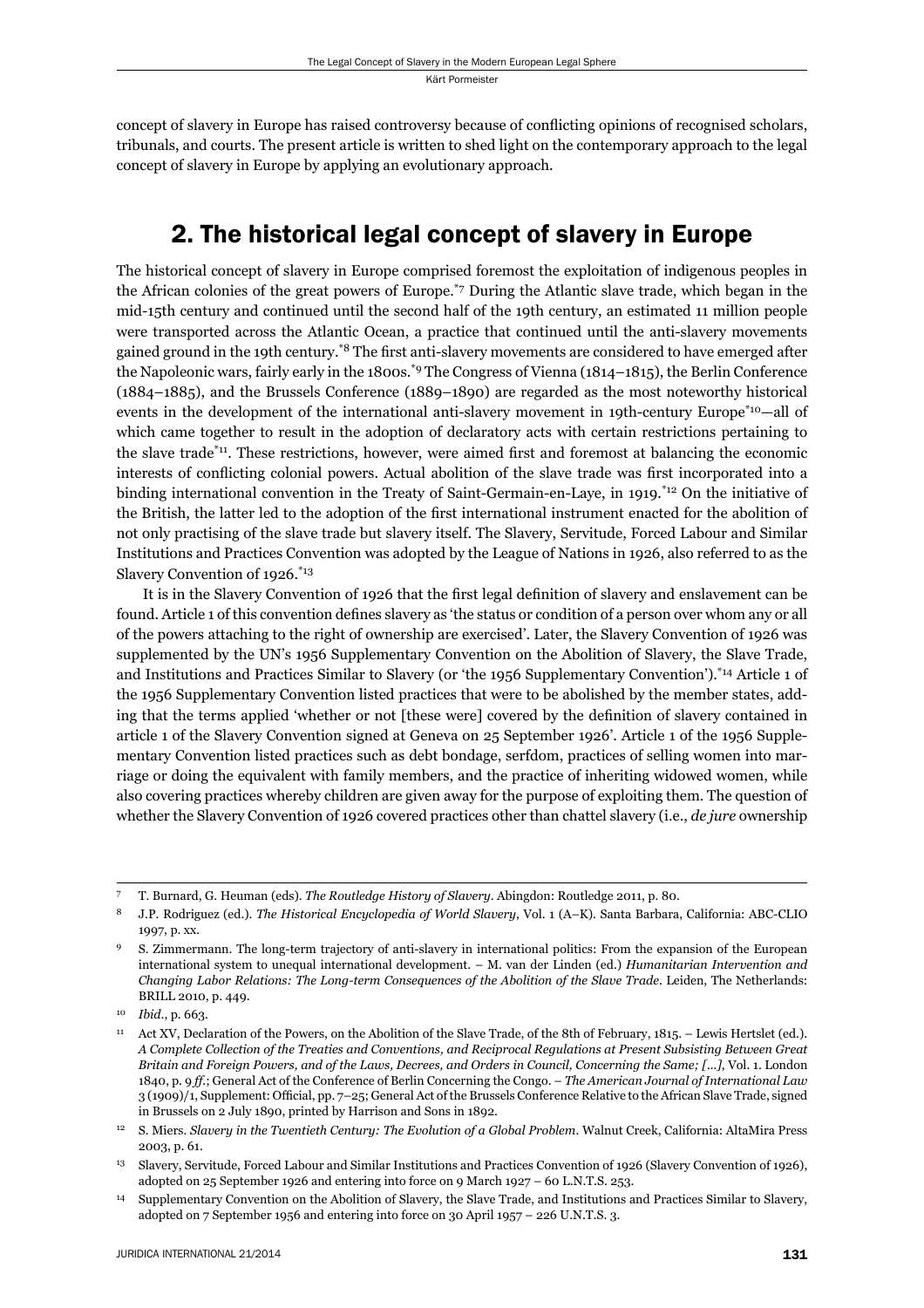of another person) and whether the 1956 Supplementary Convention confirmed or overruled the latter assumption has led to much debate among academics in the field of law.

In 2008, Jean Allain published a book based on the *travaux préparatoires* of the 1926 and 1956 slavery conventions.\*15 In this work, Allain seemed to be arguing that it was not the original intention of the signatories to the 1926 convention for its first article to encompass any other practices than chattel slavery.<sup>\*16</sup> However, in other works,\*17 Allain seems to agree that the Slavery Convention of 1926 also had to cover *de facto* ownership over people, rather than merely *de jure* ownership that characterised chattel slavery.\*18 The Secretary-General of the United Nations has explained in one of his memoranda that the wording of Article 1 of the 1956 Supplementary Convention was intended to accept the differences in opinion with respect to the scope of the definition of slavery in the 1926 convention (by accepting that the practices listed in the 1956 Supplementary Convention might or might not have been already covered by the Slavery Convention of 1926).<sup>\*19</sup>

Modern legal scholars, however, can be deemed to have come to consensus by agreeing that the 1926 defi nition of slavery encompassed more than *de jure* ownership of people.\*20 The remaining difference in opinion is in the argued extent of *de facto* ownership. Some authors, Allain among them, argue that certain of the practices listed in the 1956 Supplementary Convention must be defined as servitude while only those entailing *de facto* ownership over another person can be defined as slavery.<sup>\*21</sup> This argument is questionable insofar as, even historically, most practices listed in the 1956 Supplementary Convention (all of them in the context of modern society) essentially encompass the *de facto* exercise of some powers attached to the right of ownership over another person.

It can be concluded that even if the 1926 definition of slavery was meant to encompass only chattel slavery, it must be taken into account that the Slavery Convention of 1926 still was designed to regulate colonial matters. Accordingly, its aims did not include regulating intra-territorial matters as later regional conventions (such as the ECHR) did. Notwithstanding the therefore seemingly<sup>\*22</sup> somewhat limited relevance of the scope of the 1926 definition of slavery in terms of an evolutionary approach, it must be noted that the wording of Article 1 of the 1926 convention allows next to no room for doubt of the assertion that the definition of slavery in Article 1 was meant to encompass more than merely chattel slavery. First of all, the language 'the status or condition' indicates that the legal status of a slave was not a precondition for slavery within its meaning in the Slavery Convention of 1926 (leaving as it does the option 'condition'). This is further supported by the other part of the definition: 'a person over whom any or all of the powers attaching to the right of ownership are exercised'. The wording 'any of the powers' indicates that the person in question did not need to be entirely reduced to having the status of an object in order to be covered by Article 1 of the 1926 convention.

If the 1926 definition of slavery indeed already covered *de facto* ownership of another person, the question remains of what practices would have at that point in time amounted to *de facto* ownership. In answering this question, one must take several factors into account. Firstly, the above-mentioned limited intraterritorial effect of the Slavery Convention of 1926 must be recalled. Secondly, the concept of human rights had not been developing as progressively as it did after World War II.<sup>\*23</sup> Thirdly, one must look at states'

<sup>15</sup> J. Allain. *The Slavery Conventions: The Travaux Préparatoires of the 1926 League of Nations Convention and the 1956 United Nations Convention*. Leiden, The Netherlands: BRILL 2008. – DOI: http://dx.doi.org/10.1163/ ej.9789004158610.1-841.

<sup>16</sup> *Ibid.*, pp. 9, 59.

<sup>&</sup>lt;sup>17</sup> J. Allain. The definition of 'slavery' in general international law and the crime of enslavement within the Rome Statute. – *Guest* Lecture Series of the Office of the Prosecutor. The Hague, The Netherlands: ICC-CPI individual authors 2007, pp. 12-13.

<sup>18</sup> *Ibid*., pp. 3, 11–12.

<sup>19</sup> ECOSOC. The Draft Supplementary Convention of Slavery and Servitude Submitted by the Government of the United Kingdom and Comments Thereon (Memorandum of the Secretary-General), UN Doc. A/C.43/L.1, 2.12.1995, p. 22.

<sup>20</sup> N.L. McGeehan. Misunderstood and neglected: The marginalisation of slavery in international law. – *The International Journal of Human Rights* 16(2012)/3, p. 444. See also Office of the United Nations High Commissioner for Human Rights. Abolishing Slavery and Its Contemporary Forms, UN Doc. HR/PUB/02/4, D. Weissbrodt and Anti-Slavery International. New York and Geneva 2002, p. 5.

<sup>&</sup>lt;sup>21</sup> J. Allain (see Note 15), p. 59.

<sup>&</sup>lt;sup>22</sup> At the start of the 21st century, both the ICTY and the ECtHR turned to, *inter alia*, the 1926 slavery convention for the definition of slavery, thereby re-establishing its relevance.

<sup>23</sup> The aftermath of World War II is seen as an era that served as a catalyst for the international human rights movements. See, for example, J. Morsink. *The Universal Declaration of Human Rights: Origins, Drafting, and Intent*. Philadelphia: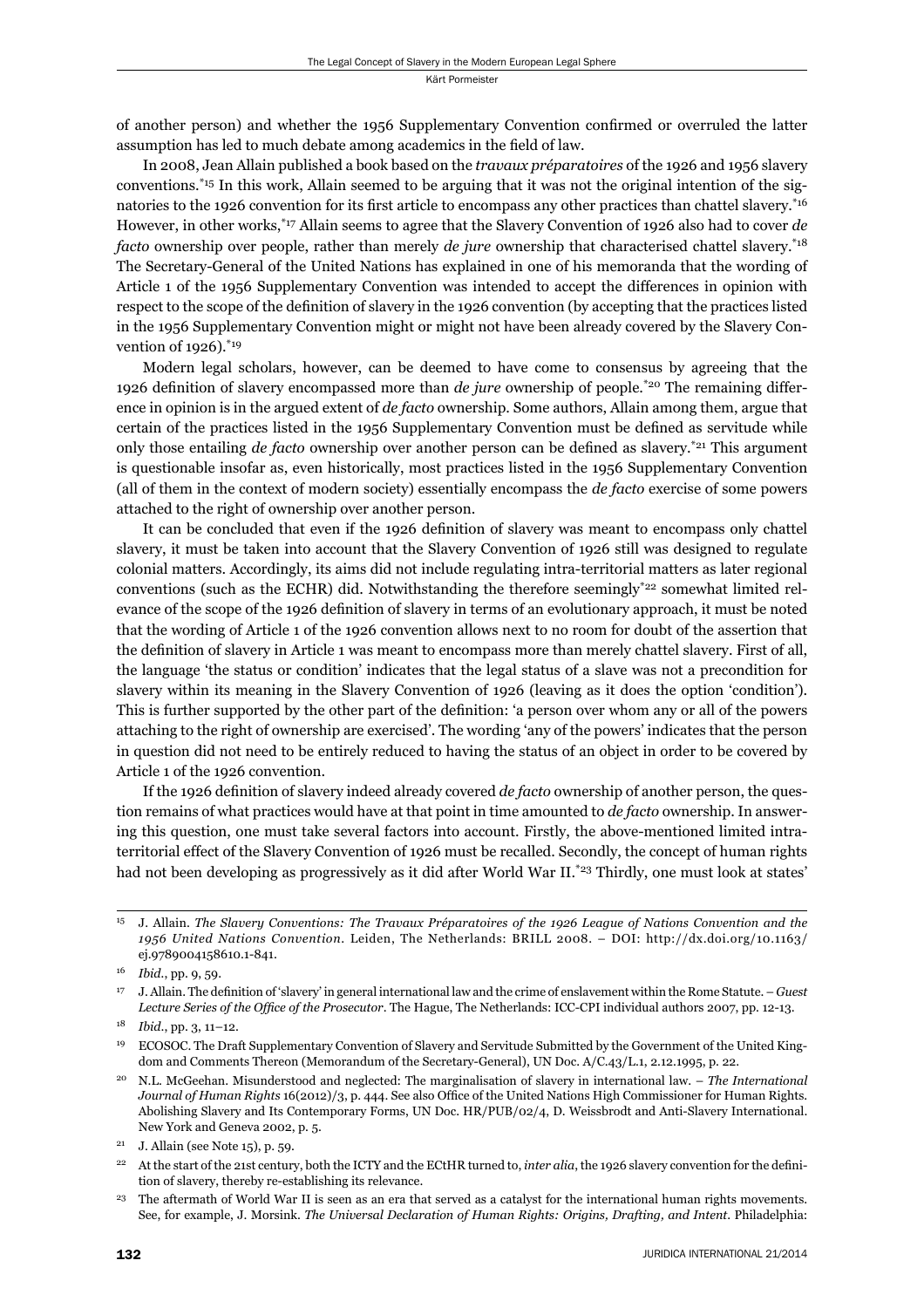economic considerations with regard to slavery in the colonial territories—i.e., what practices could reasonably have been abolished at that point in time in colonial territories—while taking into account cultural and historical factors in those colonial territories just as fully.

### 3. Slavery in the modern European legal sphere

In the modern European legal sphere, the term 'slavery' can be found in numerous international instruments—*inter alia*, the Statute of the International Criminal Court<sup>\*24</sup>, the latter being the only modern international legal instrument that actually defines enslavement. It is important to note that, in Article 7, paragraph 2(c), the Statute of the ICC includes, *expressis verbis*, human trafficking in the definition of slavery, emphasising the trafficking in women and children (thus expressly bringing the term 'slavery' into the modern day in line with contemporary practices and circumstances). Although the Statute of the ICC deals with slavery as a crime against humanity and, in doing so, sets as preconditions for the applicability of the concept of enslavement both for the actions to take place as a part of a systematic attack against civilisation and for the perpetrator to have knowledge of the attack, it does not bear relevance with respect to the core elements of enslavement as such, the latter being *de facto* ownership of another person, such as is entailed in the case of human trafficking.

The word 'slavery' can also be found in the United Nations Universal Declaration of Human Rights  $(UDHR)^*^{25}$ , the International Covenant on Civil and Political Rights  $(ICCPR)^*^{26}$ , and the European Convention for the Protection of Human Rights and Fundamental Freedoms\*27. None of these three define slavery, and both the ICCPR and the ECHR follow the wording of the prohibition of slavery in the UDHR. It must be noted that Article 8 of the ICCPR systematically differentiates between slavery and servitude, with these two concepts being separated into two paragraphs. The Commentary to the Drafts for the ICCPR confirms that it was the intent of the drafters of the ICCPR to separate the concepts of slavery and servitude and that the division with separate paragraphs was developed accordingly.<sup>\*28</sup> Some argued that human trafficking should be included in the first paragraph prohibiting slavery and the slave trade. This proposal was turned down, as the drafters had the intent of expressly addressing only chattel slavery and the accompanying slave trade in the first paragraph of Article 8.<sup>\*29</sup> The second paragraph of Article 8, that prohibiting servitude, was meant to include all other practices, similar to slavery, that entail dominance of one man over another without the latter actually losing the legal status of a free man.<sup>\*30</sup>

In 2002, however, the monitoring body of the ICCPR, the UN Human Rights Committee (UNHRC), stated in its General Comment No. 28, pertaining to the non-discrimination-oriented Article 3 of the ICCPR, that under Article 8 of the ICCPR the member states bear the obligation to take measures 'to eliminate trafficking of women and children, within the country or across borders, and forced prostitution'.\*31 The UNHRC added that all member states must also provide information on measures taken 'to protect women and children, including foreign women and children, from slavery, disguised, inter alia, as domestic or other kinds of personal service'. Regrettably, the UNHRC has not published a General Comment dealing exclusively with Article 8 and slavery. However, with the statement made in the General Comment to Article 3, the UNHRC left little doubt as to whether slavery within the meaning of Article 8 of the ICCPR is still limited to chattel slavery and *de jure* ownership of another person as it had historically been understood

University of Pennsylvania Press 1999, p. 36 *ff.*; J. Donnelly. International human rights: A regime analysis. – *International Organization* 40(1986)/3, p. 614 *ff*.

<sup>&</sup>lt;sup>24</sup> Rome Statute of the International Criminal Court (adopted on 17 July 1998 and entering into force on 1 July 2002) – 2187 U.N.T.S. 3.

<sup>25</sup> Universal Declaration of Human Rights, UN Doc. A/RES/3/217 A, 10.12.1948.

<sup>26</sup> International Covenant on Civil and Political Rights, adopted on 16 December 1966 and entering into force on 23 March 1976 – 999 U.N.T.S. 171.

<sup>27</sup> Convention for the Protection of Human Rights and Fundamental Freedoms (adopted on 4 November 1950 and entering into force on 3 September 1953) – 213 U.N.T.S. 222.

<sup>&</sup>lt;sup>28</sup> Secretary-General of the UN. Commentary on the Drafts for the ICCPR. 1955, UN Doc. A.2929, pp. 102–107.

<sup>29</sup> *Ibid*., Section 17.

<sup>30</sup> *Ibid*., Section 18.

<sup>31</sup> Equality of rights between men and women, Article 3, 29.3.2000. UN Doc. CCPR/C/21/Rev.1/Add.10, General Comment No. 28 (General Comments).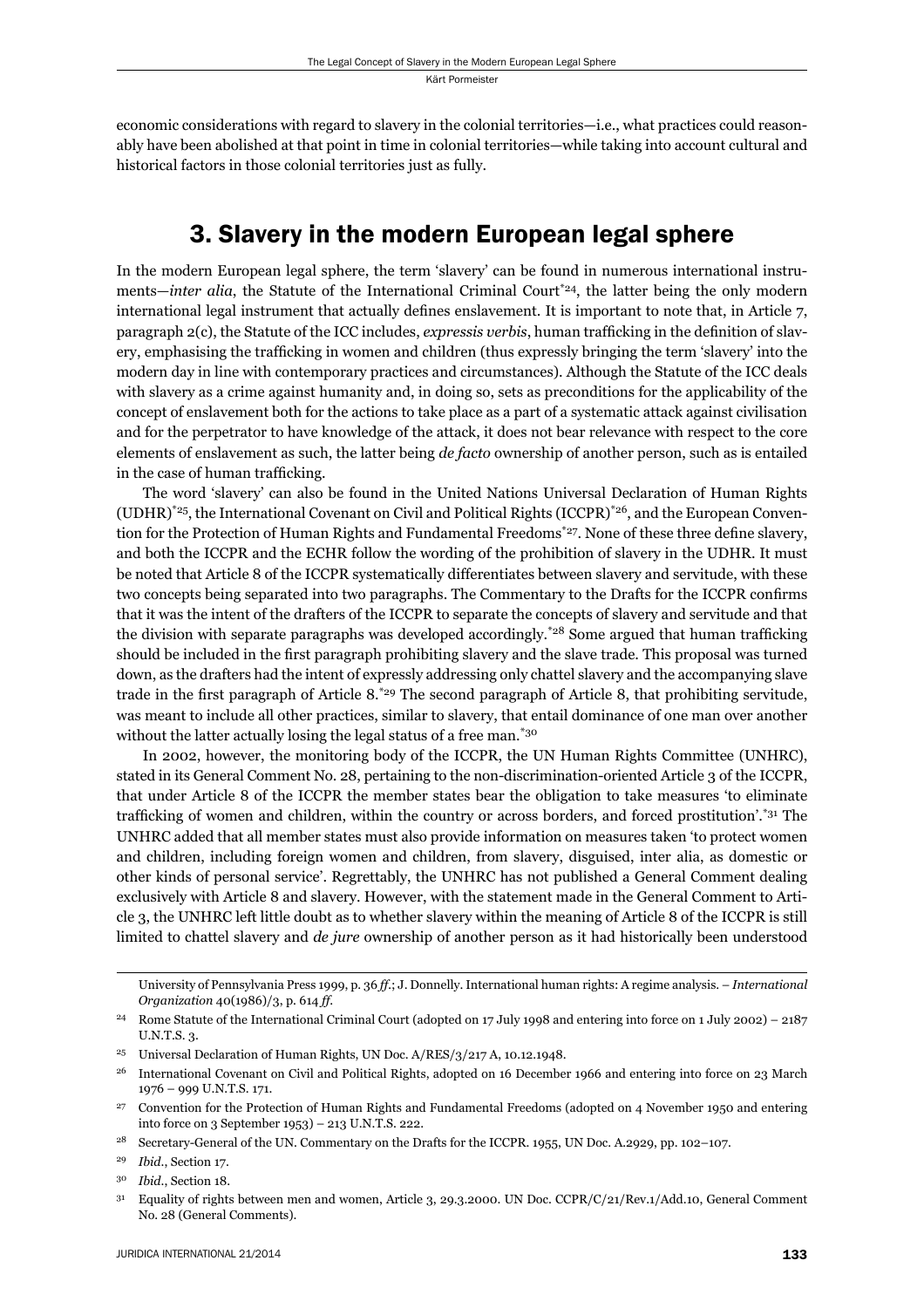to be. By accepting that slavery can exist in disguised forms, the UNHRC accepted that the modern legal concept of slavery codified in Article 8 of the ICCPR in its paragraph 1 encompasses other forms of slavery than purely chattel slavery.

In 2001 and 2002, in their judgements in the case of *Kunarac et al*. *\*32*, both the Trial Chamber and the Appeals Chamber of the ICTY conducted a thorough analysis of the legal concept of slavery in European history. The ICTY too came to the conclusion that even in 1926 the concept of slavery had to extend to more than just traditional chattel slavery. The ICTY proposed a non-exhaustive list of criteria to be considered in determination of whether specific practices amount to enslavement. The list of criteria included 'control of someone's movement, control of physical environment, psychological control, measures taken to prevent or deter escape, force, threat of force or coercion, duration, assertion of exclusivity, subjection to cruel treatment and abuse, control of sexuality and forced labour'.\*33

In a surprising contrast to the UNHRC and the ICTY, the ECtHR came to a different conclusion in its 2005 judgement in *Siliadin v. France*<sup>\*34</sup> when considering the modern legal concept of slavery codified in Article 4 of the ECHR. As the ICTY did, the ECtHR referred to the Slavery Convention of 1926; however, the ECtHR noted that the 1926 definition of slavery corresponds to the 'classic' meaning of slavery as it was practised for centuries. The ECtHR found that enslavement presupposes depriving a person of his personal autonomy and 'exercising a genuine legal right of ownership' over that person. The Court concluded that the applicant had been kept in servitude but not in slavery. Servitude was defined here as a particularly serious form of denial of freedom, one that, in addition to the obligation to perform certain services for others, entails the obligation for the serf to live on another person's property and the impossibility of altering his condition.<sup>\*35</sup> Thus, unlike the UNHRC, the ICTY, and the definition given for slavery in the Statute of the ICC, and, arguably, contrary to the 1926 and 1956 slavery conventions, the ECtHR defined slavery as being limited to *de jure* ownership of another person, with reference to historical chattel slavery. The ECtHR has yet to give an explanation for or comment on the general need to differentiate between servitude and slavery\*36, since, unlike in the ICCPR, these two concepts are dealt with in the same paragraph of Article 4 of the ECHR, and both are non-derogable under Article 15, paragraph 2 of the same convention. The differentiating approach of the ECtHR has been heavily criticised\*37—in this author's view, rightly so—because there is no historical or contemporary legal basis or practical need for such differentiation.

Later, in 2010, the ECtHR dealt with human trafficking in its judgement in *Rantsev v. Cyprus and Russia\*38*. The *Rantsev* judgement can be deemed to be one of the most controversial, if not contradictory, judgements of the ECtHR in the last decade. The Court noted, *inter alia*, that the *Rantsev* case was, as the *Siliadin* case was, one dealing with human trafficking, although in the *Siliadin* judgement the Court never addressed the issue of human trafficking. What is more, the Court referred to the judgement of the Appeals Chamber of the ICTY in *Kunarac et al.*, in which the latter had defined slavery as entailing more than what the ECtHR had accepted in *Siliadin*. The ECtHR did not express its opinion on the ICTY judgement but nonetheless included its core theoretical approach in the *Rantsev* judgement. The ECtHR then considered the fact that 'trafficking in human beings, by its very nature and aim of exploitation, is based on the exercise of powers attaching to the right of ownership. It treats human beings as commodities to be bought and sold and put to forced labour, often for little or no payment, usually in the sex industry but also elsewhere', language that corresponds to the definition of slavery in the Slavery Convention of 1926. Therefore, an obvious question arises: did the ECtHR finally accept that slavery can exist in other forms than chattel slavery? That is, did it conclude that the concept of slavery covers human trafficking, which entails *de facto* but not *de jure* ownership of another person (with the latter being legally precluded in all member states of the Council of Europe)? Regrettably, the ECtHR did not further explain what it meant with the quoted statement. Instead,

<sup>32</sup> See Note 3.

<sup>33</sup> *Ibid*., Trial Chamber judgement of 22.2.2001, Section 543, repeated in the Appeals Chamber judgement of 12.6.2002, Section 24.

<sup>34</sup> See Note 5.

<sup>35</sup> *Ibid*., Section 122.

<sup>36</sup> ECtHR judgement of 7.1.2010, Application 25965/04, case of *Rantsev v. Cyprus and Russia*, Reports of Judgments and Decisions 2010. Setting aside the comment in the case *Rantsev v. Cyprus and Russia* regarding the fact that, in terms of human trafficking falling within the scope of Article 4 of the ECHR, there is no need to differentiate between these two concepts.

<sup>37</sup> See, for example, N.L. McGeehan (see Note 20), full article.

<sup>38</sup> ECtHR judgement of 7.1.2010, Application 25965/04, case of *Rantsev v. Cyprus and Russia*, Reports of Judgments and Decisions 2010.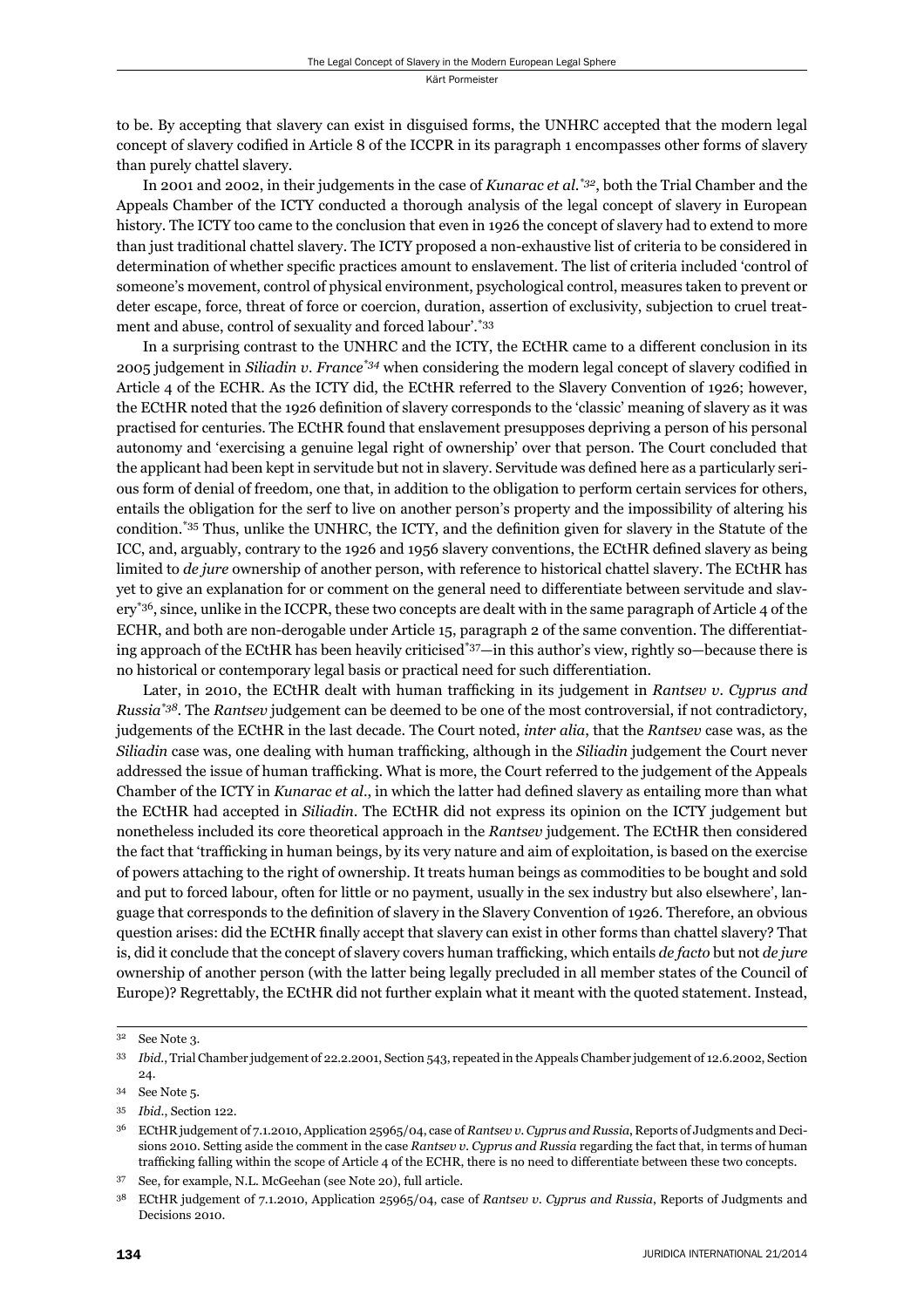the Court found that in the case of human trafficking there was no need to differentiate among slavery, servitude, and forced or compulsory labour, as human trafficking is clearly contrary to the meaning and purpose of Article 4 of the ECHR.\*39 In this regard, the Court's approach must be celebrated, since adherence to technicalities of the law should not be a purpose in itself, especially when human rights are at issue.

In the case law following the *Rantsev* judgement, the ECtHR, having seemingly forgone the differentiating approach, still went on to refer to its positions in *Siliadin*. \*40 This must be deemed quite contradictory, since the Court had found in the *Rantsev* judgement that the *Siliadin* case too was related to human trafficking, then, in turn, concluded in the judgement in *C.N. and V. v. France*<sup>\*41</sup> that the latter had more in common with the *Siliadin* case rather than the *Rantsev* case. In other words, having set aside the differentiating approach in *Rantsev*, the Court nevertheless used that approach in later cases, ones that it (though arguably indirectly) found to be similar to the *Rantsev* case.

Although the ECtHR has yet to set aside its theoretical differentiating approach established in *Siliadin*, the principle of the ECHR being a living instrument\*42 leaves room for improvement and allows one to assume that the ECtHR will eventually follow other international legal authorities in Europe in accepting that the legal concept of slavery has evolved beyond chattel slavery, if it can even be said to have ever been confined to such narrow limits (given that even serfdom did not amount to *de jure* ownership of another person). It must be emphasised that the ECtHR has made clear in its case law that the ultimate goal of the ECHR is to ensure the protection of human rights to the highest possible standards and that those standards rise in tandem with societal development.<sup>\*43</sup> In light of this, it cannot be accepted that the ECHR covers the prohibition of slavery only as an outdated and archaic concept, one that has no relevance in the contemporary European legal sphere. Accordingly, the concept of slavery within the meaning of Article 4 of the ECHR must be deemed to encompass more than merely *de jure* ownership over another person.

### 4. Conclusions

It can be concluded that the legal definition of slavery as involving *de facto* ownership of another person *per se* has not changed since the signing of the Slavery Convention of 1926. However, its practical effect has moved beyond the social and economic circumstances of the early 20th century. The understanding of what constitutes *de facto* ownership of another person has evolved side by side with societal changes; one of the most important factors here being the events that took place during World War II. The latter events are deemed to have been the starting point of the progressive approach to human rights that has now become one of the most important hallmarks of Europe (at least in the legal sphere).

It must be emphasised that three distinct stages in the evolution of the concept of slavery can be delineated. The first is that of the early 20th century and the Slavery Convention of 1926, which was aimed at abolishing slavery and the slave trade as it manifested itself in the colonial territories and with an emphasis on the historic Atlantic slave trade. In that era, the prohibition of slavery had little intra-territorial meaning in continental Europe. In the middle of the 20th century, World War II marks the beginning of the second stage of development, during which human rights instruments were drafted to deal with specific issues of continental Europe and in mindfulness of the atrocities of the war. Therefore, it can be argued that the UDHR, the ECHR, and the ICCPR initially also addressed traditional slavery, since one could easily argue that it had been exercised during the war to the disadvantage of certain social groups. The third stage can be said to have begun after the Cold War and in the years following the collapse of the USSR. That stage began in the late 20th century and extends to the present day. The contemporary international legal system can be said to be divided in the way that international criminal law deals with extreme matters such as systematic enslavement, whereas human rights law in Europe generally concerns individual cases (although they might have a systematic dimension, as seen in *Rantsev*). When one remembers that legal ownership of another person is not possible—except in extreme situations, such as wars, which are dealt

<sup>39</sup> *Ibid*., Sections 277–281.

<sup>40</sup> See, for example, the ECtHR judgement of 11.10.2012, Application 67724/09, case of *C.N. and V. v. France*.

<sup>41</sup> *Ibid*.

<sup>42</sup> See, for example, the ECtHR judgement of 25.4.1978, Application 5856/72, case of *Tyrer v. The United Kingdom*, Series A-26, Section 31.

<sup>43</sup> *Ibid*.